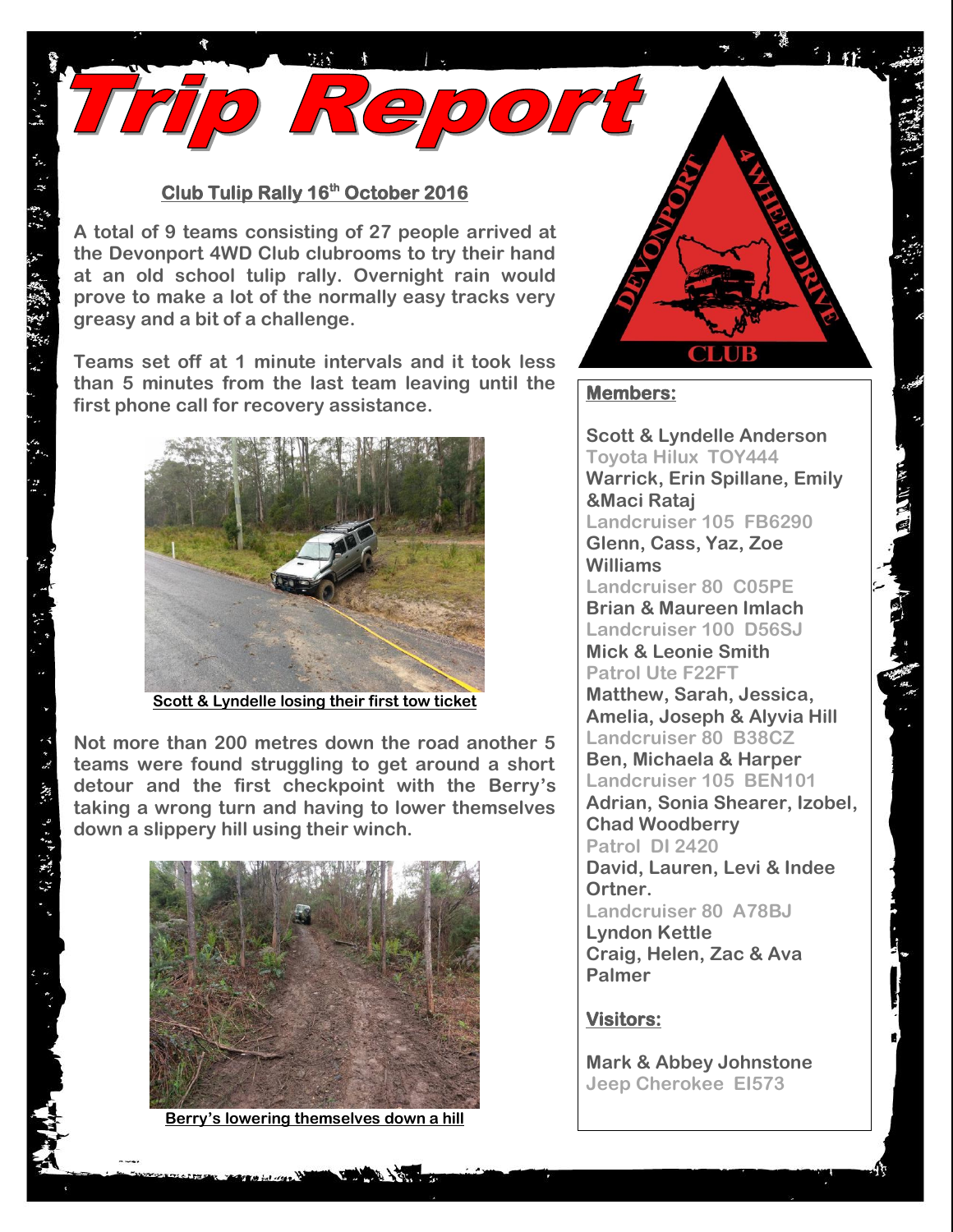**It was an hour from the time the last car had left the clubrooms until the last car had left the first checkpoint. The distance between the two was only 7 kilometres, 6.4km of that was on sealed road, so it was looking like being a very long day.**

 $\mathcal{H}(\mathcal{N})$ 

**From this point onwards we did not see much more of the action as we headed to town for BBQ supplies. Once back at the clubrooms with the fridges stocked up, the William's and myself headed out to see if we could find anyone out on the tracks.**

**With the extra rain overnight, there was definitely more water over all the tracks, at a hole that was looking rather deep, an alternative track was used that ended up with Glenn's 80 coming to a very sudden stop in a 35 inch deep ditch and no hope of it coming out.** 



**Williams's in a ditch**



**Trying unsucsessfully to winch ourselves out from numerous directions, one last attempt was made that ended up with some nasty crunching from the front end and the loss of drive to the front wheels. What was thought to be a CV joint at the time turned out to be a free wheeling hub.**



**It turned out we weren't the only ones that got stuck in the ditch**

**Luckily the Berry's drove past on their way to the finish and came to our rescue, 3 snatchs later we were back on the road.**

**Back at the clubrooms, the BBQ was fired up and some old club videos were played on the tv while the scores were added up. The Palmers called in after their recent return from the big island to brag about their 3 month around Australia adventure.**

**The team that accumulated the lowest amount of points for the day and therefore the winners were the Rataj's. The target time for the day was 153 minutes to complete the course, the Rataj's covered the course in 154 minutes losing only 5 points and missed one checkpoint (20 points) that every team missed and was most likely missing. A near perfect score.**

・ドー (株) りけた(様) アー

深い